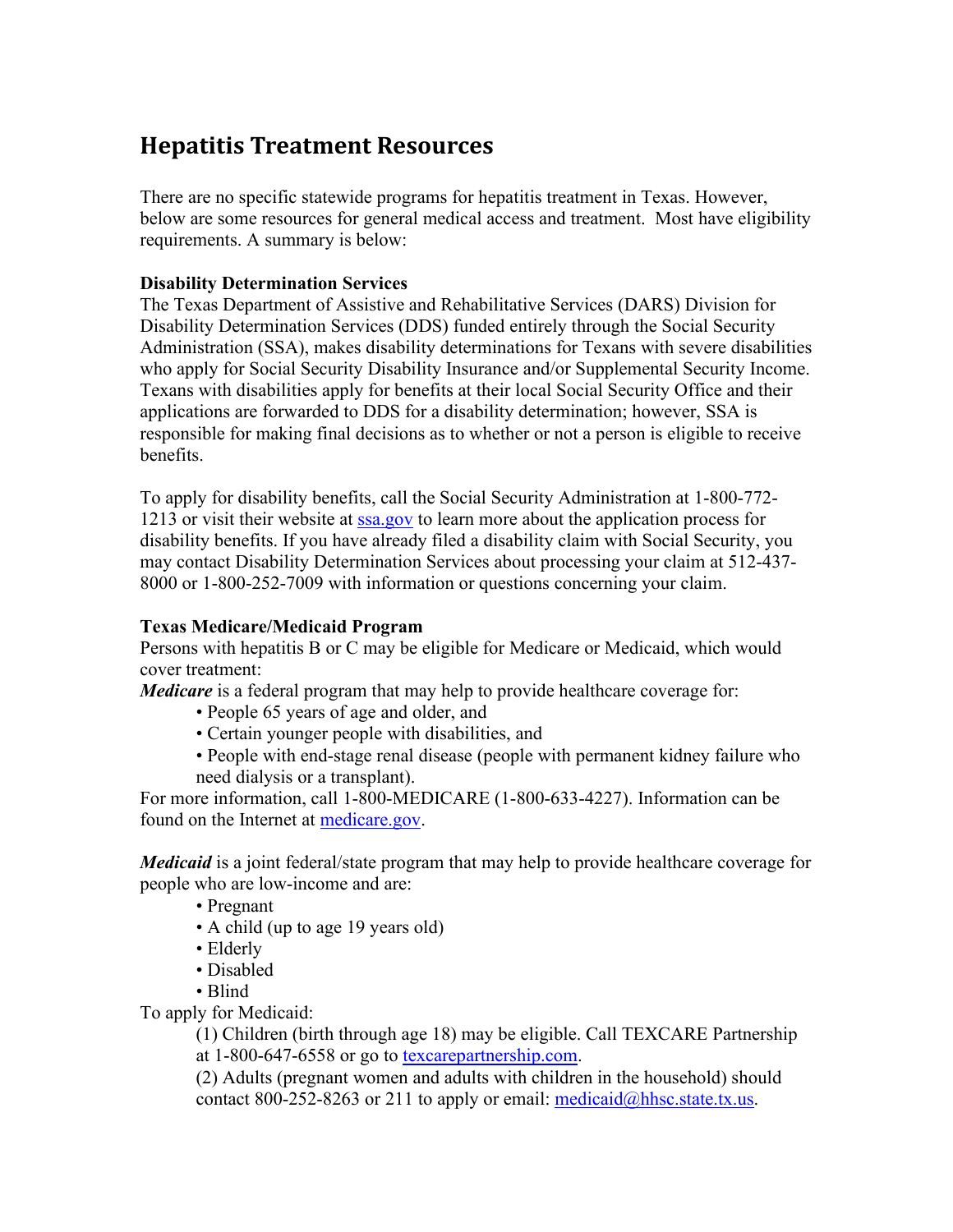If a patient is chronically ill with hepatitis B or C and unable to work, he or she can apply for Supplemental Security Income (SSI), which may come with Medicare: call 1-800- 772-1213.

# **Veterans Health Administration**

If your patient is a veteran with hepatitis B or C, you can call 800-423-2111 for more information.

# **Texas HIV Medication Program**

A person who has hepatitis B or C and is also infected with HIV can receive assistance with their medications. If you are dually diagnosed, you can call 1-800-255-1090 for enrollment criteria.

#### **Compassionate Care Programs**

Pharmaceutical companies provide compassionate care programs for qualifying patients, you can contact them at:

| <b>Infergen Patient Support Line</b>               | 888-668-3393 |
|----------------------------------------------------|--------------|
| Roche's Helpline Reimbursement Hotline (Roferon A) | 800-443-6676 |
| Roche's Reimbursement Hotline (Pegasys)            | 877-PEGASYS  |
| Schering's Commitment to Care                      | 800-521-7157 |
| GlaxoSmithKline Commitment to Access (Lamivudine)  | 866-265-6491 |
| Gilead Gilead Advancing Access (Adefovir)          |              |
| Other prescription drug assistance programs:       |              |
| rxassist.org                                       |              |
| needymeds.com                                      |              |

There are a couple of organizations that can help in accessing clinical trials, they are:

The **St. Luke's Liver Outreach** is located in Houston and is a part of St. Luke's hospital. Their number is 1-800-72LIVER. They are an excellent resource. Their email and web addresses are:

Email: mail@texasliver.org Website: [texasliver.org](http://www.texasliver.org/)

The **Alamo Medical Research (AMR**) is an organization dedicated to clinical research specializing in Phase I-IV Gastroenterology and Hepatitis C clinical trials since 1994. The organization is very well known for its vast research experience, knowledge and publications specifically aimed at Hepatitis C. Their number is 210-253-3426 and they are located at:

621 Camden St. Ste # 202 San Antonio, TX 78215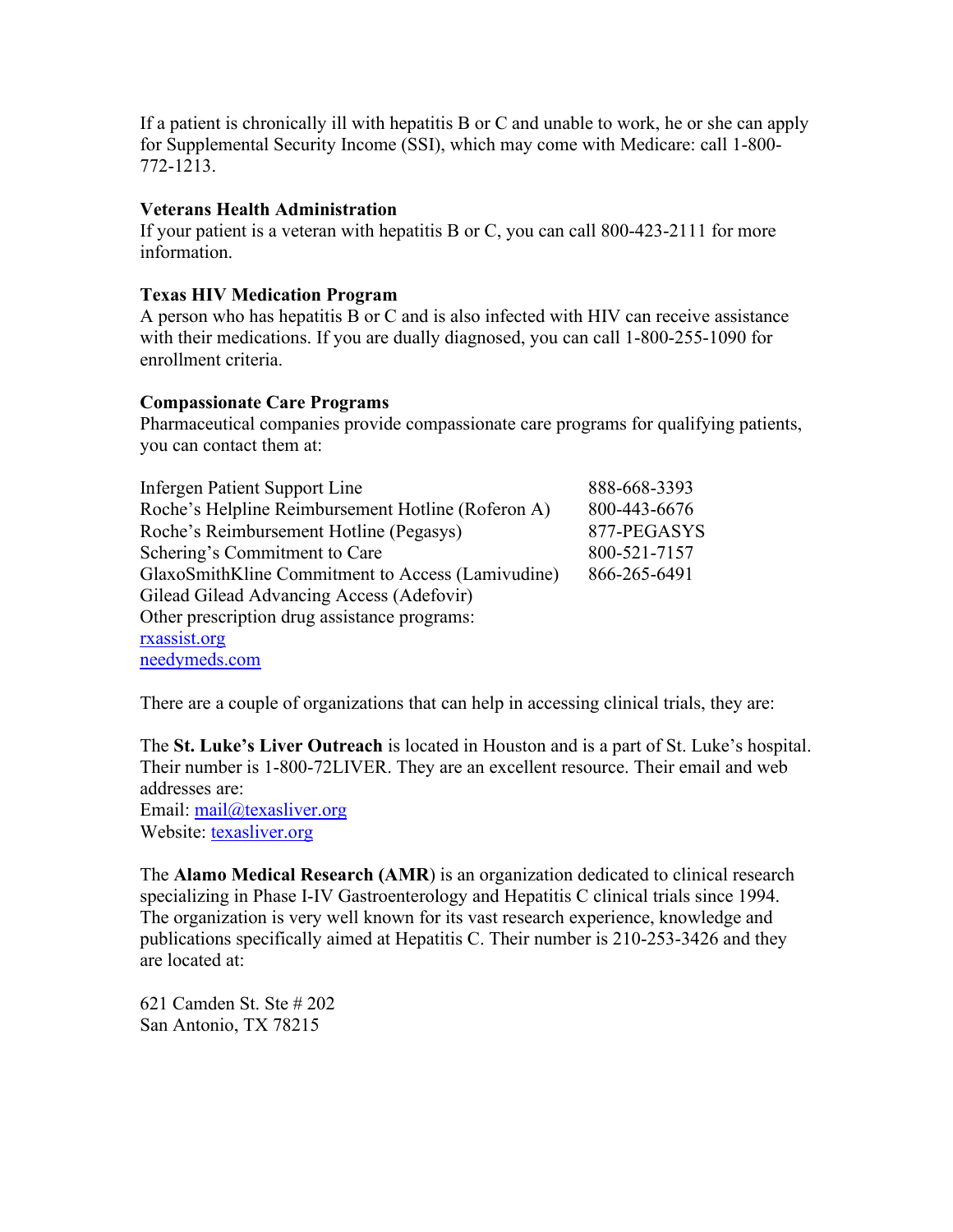The **Texas Clinical Research Institute** can also assist with access to clinical trials on hepatitis B and C. Their contact is:

Cheryl Levine 1001 N Waldrop Dr, Suite 512 Arlington, TX 76012 817-471-1070

The **UTSWMC Liver Studies Center** is located in Dallas and is conducting clinical trials on hepatitis B and C:

Nahid Attar – Coordinator 214-645-6188

Meg Mazour Research Coordinator Central Texas Clinical Research 900 E 30th St STE 302 Austin, Texas 78705 512-480-9660 P 512-480-8244 F

#### **Local Indigent Care Assistance**

Depending on the geographic area of Texas that a patient resides, there are various local indigent care resources for individuals that need assistance with medical care. Most of them have eligibility requirements that you will need to meet. An example of these can be found below:

Harris County Hospital District Financial Assistance Program c/o Patient Eligibility Services Administration PO BOX 300488 Houston, TX 77230 713-566-6509

Travis County Health and Human Services & Veterans Service Medical Assistance Program 1111 E. Cesar Chavez Austin, TX 78702 512-978-8130

Dallas County and Parkland Hospital Clinics Main campus (inpatient, outpatient, emergency, Ambulatory Care Clinic) 5201 Harry Hines Blvd. Dallas, Texas 75235 214-590-8000

Project Access Tarrant County (PATC) is a network of volunteer physicians, partnering hospitals, charitable community clinics, and other healthcare partners who volunteer to provide services to qualified patients. Qualified patient participants must not exceed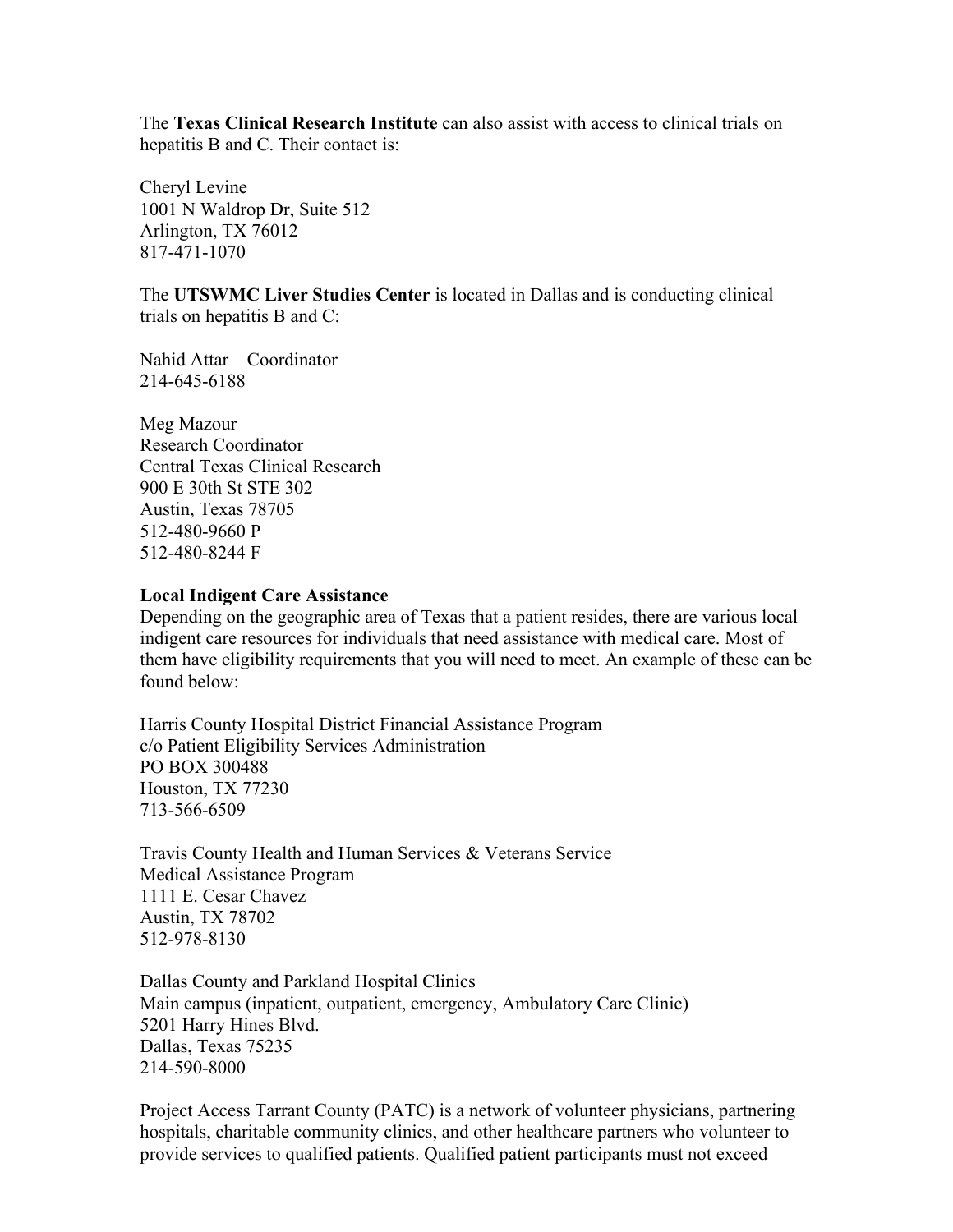200% of the federal poverty level, be without medical insurance, and not enrolled in Medicaid, Medicare, JPS Connection or VA benefits. Some patients will need PATC services for a limited time while others may have more problems that require extended services.

Patients will be qualified and PATC will schedule the patient's initial appointment with their assigned medical home. A medical home will be established through a primary care physician or one of the nine participating charitable community clinics. PATC staff schedules all specialty, ancillary, and hospital referral requests. The patient's primary care physician completes a PATC Referral Request Form and submits it to PATC. After the appointment(s) have been made, the medical home will be notified by fax regarding the patient's appointment information. PATC will also notify the patient of all specialty, ancillary, and hospital appointments made on the physician's behalf. PATC coordinates everything for the volunteer physician and his/her staff.

Patients pay a \$25 enrollment fee to enter the program. Patients are not charged for their appointments or services. Patients are required to show a picture ID and PATC ID card upon each office visit.

PATC does not cover chemotherapy or cancer treatments, dialysis, pregnancy, emergency medicine, serious psychiatric issues, substance abuse, and HIV/AIDS.

For more information, contact PATC at 817-632-7531.

The Nueces County Indigent Program provides health care assistance for Nueces County residents who do not qualify for any other state or federal medical assistance programs. Applicants must meet residency, income and resource eligibility criteria. Apply at the following locations.

#### **Christus Spohn Hospital - Memorial**

**Dept:** Enrollment Counselors - Financial Assistance Department 2606 Hospital Blvd. Corpus Christi, TX 78405 361-902-4855 Monday-Friday 8:00 a.m. to 5:00 p.m.

# **Christus Spohn - Family Health Center - Westside Dept:** Enrollment Counselors 4617 Greenwood Road

Corpus Christi, TX 78416 361-814-8448 or 361-814-8449 Monday-Friday 8:00 a.m. - 4:30 p.m.

# **Christus Spohn - Family Health Center - Robstown**

**Dept:** Enrollment Counselors 1038 Texas Yes Boulevard Robstown, TX 78380 361-861-9005 and 361-861-9006 Monday-Friday 8:00 a.m. - 5:00 p.m.